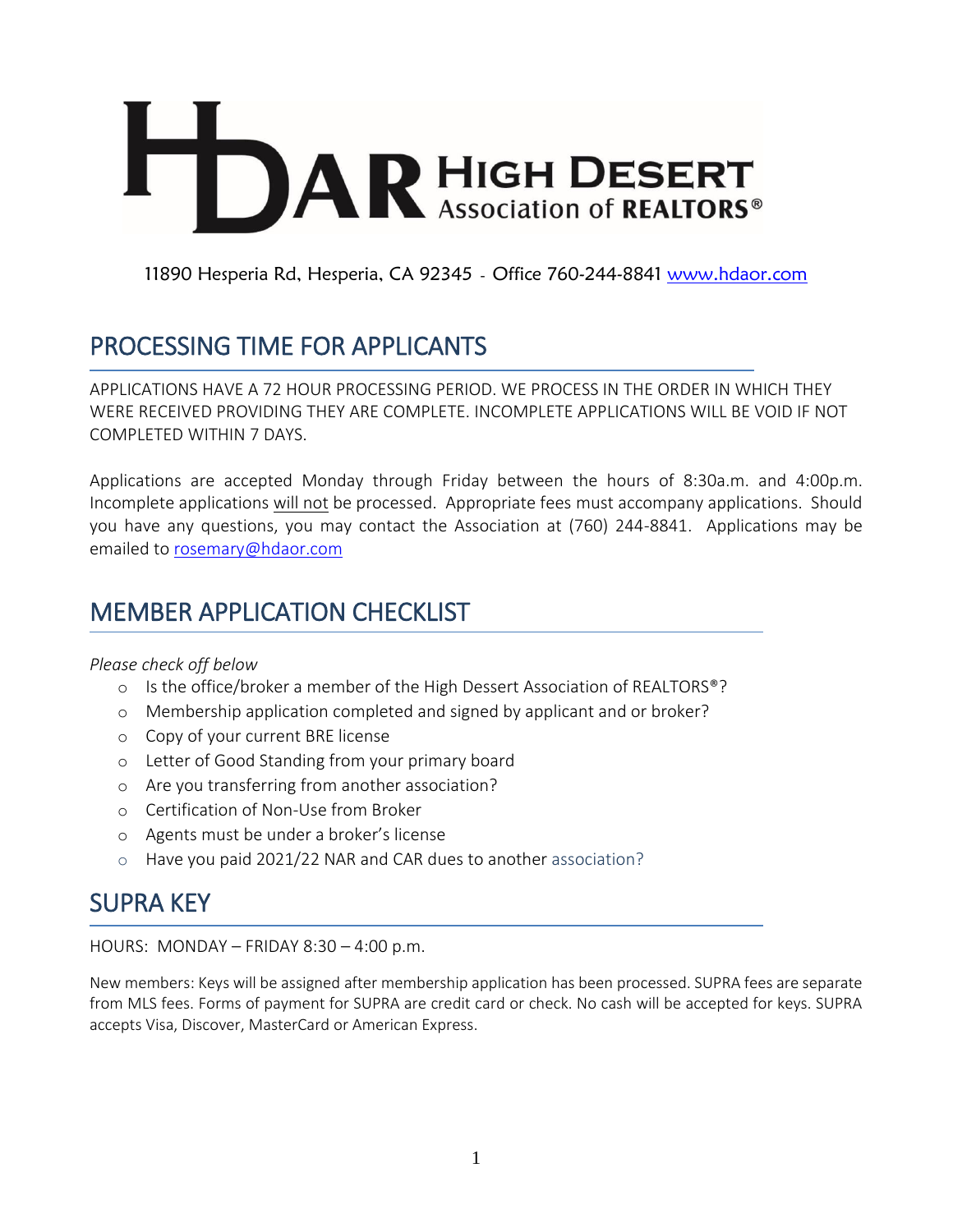



## **HIGH DESERT ASSOCIATION OF REALTORS® 2022 APPLICATION FOR REALTOR AND MLS MEMBERSHIP**

## **TYPE OF APPLICATION**

| 1.  | I apply for the following categories of membership (check all applicable boxes):<br>Designated REALTOR®<br><b>REALTOR®</b><br>(Principal, Partner, Corporate Officer ■ REALTOR <sup>®</sup> Secondary<br>or Branch Office Manager)<br>MLS Participant |                                                                                                                               |        |                                                         |                            |                                |  |  |  |  |  |
|-----|-------------------------------------------------------------------------------------------------------------------------------------------------------------------------------------------------------------------------------------------------------|-------------------------------------------------------------------------------------------------------------------------------|--------|---------------------------------------------------------|----------------------------|--------------------------------|--|--|--|--|--|
|     | <b>GENERAL INFORMATION</b>                                                                                                                                                                                                                            |                                                                                                                               |        |                                                         |                            |                                |  |  |  |  |  |
| 2.  |                                                                                                                                                                                                                                                       |                                                                                                                               |        |                                                         |                            |                                |  |  |  |  |  |
| 3.  |                                                                                                                                                                                                                                                       |                                                                                                                               |        |                                                         |                            |                                |  |  |  |  |  |
| 4.  | (This is the broker/brokerage name under which you will be doing business and under which DRE has issued your<br>license and/or approved your DBA)                                                                                                    |                                                                                                                               |        |                                                         |                            |                                |  |  |  |  |  |
| 5.  |                                                                                                                                                                                                                                                       | (street)                                                                                                                      |        | (city)                                                  |                            | $(\text{state})$<br>(zip code) |  |  |  |  |  |
| 6.  |                                                                                                                                                                                                                                                       |                                                                                                                               |        |                                                         |                            |                                |  |  |  |  |  |
| 7.  | Which do you want as the primary phone? $\Box$ Office                                                                                                                                                                                                 |                                                                                                                               |        |                                                         | $\Box$ Cell                |                                |  |  |  |  |  |
| 8.  | <b>SUPRA KEY:</b> If you have an E-Key you need programmed for this area please give your E-key                                                                                                                                                       |                                                                                                                               |        |                                                         |                            |                                |  |  |  |  |  |
| 9.  | (street)                                                                                                                                                                                                                                              |                                                                                                                               | (city) |                                                         | (state) (zip code)         |                                |  |  |  |  |  |
| 10. |                                                                                                                                                                                                                                                       |                                                                                                                               |        |                                                         |                            |                                |  |  |  |  |  |
| 11. | Which do you want as the primary mailing address? $\Box$ Firm                                                                                                                                                                                         |                                                                                                                               |        |                                                         | $\Box$ Home                |                                |  |  |  |  |  |
| 12. |                                                                                                                                                                                                                                                       |                                                                                                                               |        |                                                         |                            |                                |  |  |  |  |  |
| 13. | Please list your applicable license(s) corresponding with this application:                                                                                                                                                                           |                                                                                                                               |        |                                                         |                            |                                |  |  |  |  |  |
| 14. | Please list Professional Designations: (ex: GRI, CRS, etc.)                                                                                                                                                                                           |                                                                                                                               |        |                                                         |                            |                                |  |  |  |  |  |
| 15. | Primary Specialty:                                                                                                                                                                                                                                    | <b>Residential Brokerage</b><br>Commercial/Industrial Brokerage<br>Farm and Land Brokerage<br><b>Building and Development</b> |        | Property management<br>Appraising<br>Mortgage Financing | Other(s) (please specify): |                                |  |  |  |  |  |

16. List all Boards/Associations of REALTORS<sup>®</sup> and MLS to which you **CURRENTLY BELONG**: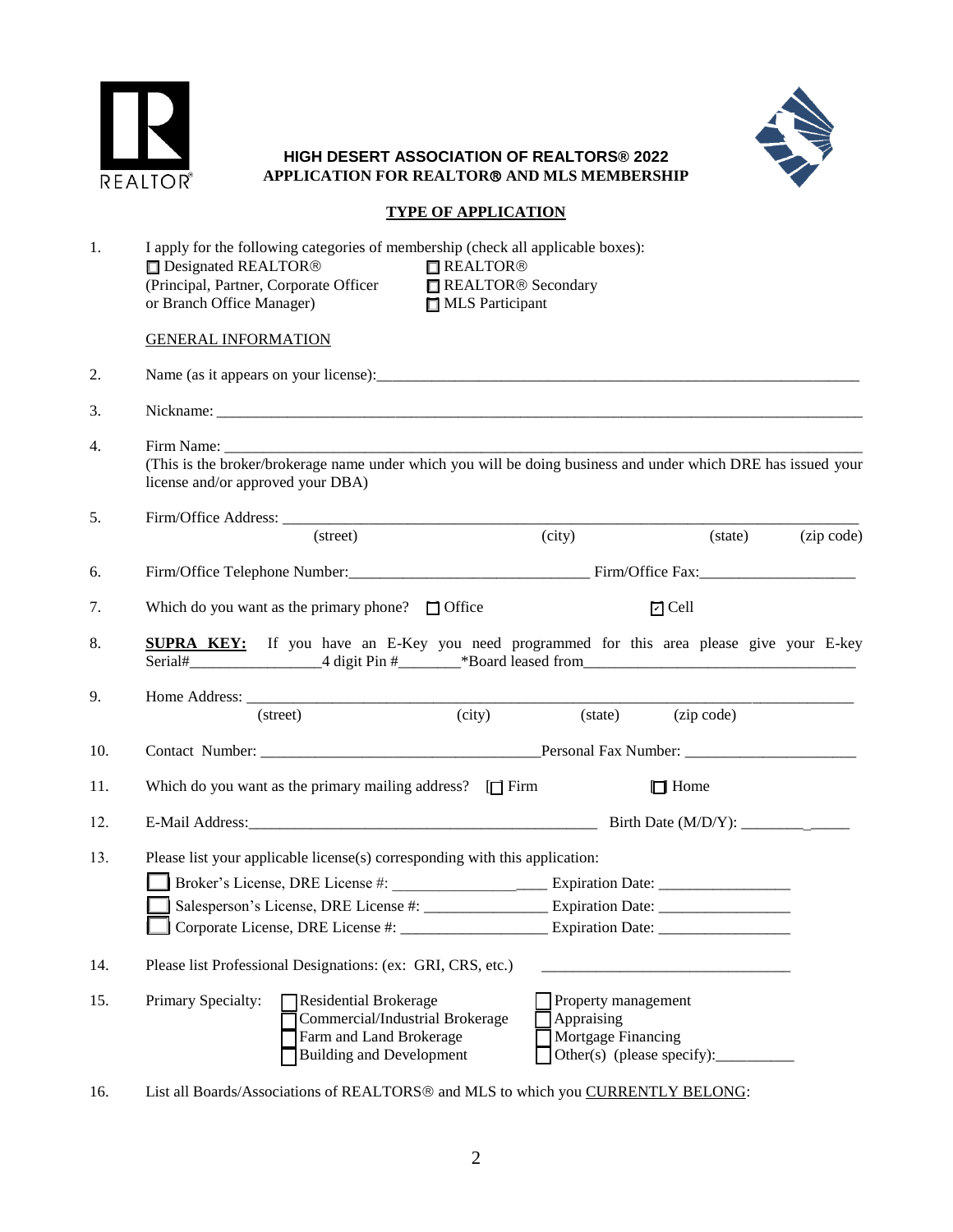| $Mv$ NRDS # is: | My NRDS Office # is: |  |
|-----------------|----------------------|--|
|                 |                      |  |

17. Persons other than principals, partners, corporate officers or branch office managers of real estate or appraisal firms must remain employed by or affiliated with a Designated REALTOR® to be eligible for REALTOR® membership. Persons other than principals, partners, corporate officers or branch office managers of real estate or appraisal firms who hold a valid California real estate license must remain employed by or affiliated with an MLS Broker Participant or MLS Appraiser Participant of the MLS in order to join as an MLS Subscriber. If applicable, please complete below:

\_\_\_\_\_\_\_\_\_\_\_\_\_\_\_\_\_\_\_\_\_\_\_\_\_\_\_\_\_\_\_\_\_\_\_\_\_\_\_\_\_\_\_\_\_\_\_\_\_\_\_\_\_\_\_\_\_\_\_\_\_\_\_\_\_\_\_\_\_\_\_\_\_\_\_\_\_\_\_\_\_\_\_\_\_\_\_\_\_\_\_\_

(Note: at the end of the application, those named below will be necessary signers of this application)

Name of Designated REALTOR<sup>®</sup> Broker:

Designated REALTOR DRE or BREA License #:\_\_\_\_\_\_\_\_\_\_\_\_\_\_\_\_\_\_\_\_\_\_\_\_\_\_\_\_\_\_\_\_\_\_\_\_\_\_\_\_\_\_\_\_\_\_\_\_\_\_

- 18. **DESIGNATED REALTOR/MLS BROKER PARTICIPANT APPLICANTS ONLY.** Designated REALTOR<sup>®</sup> and MLS Broker and Appraiser Participant applicants must provide the Board/Association a list of licensees employed by or affiliated with them and must also regularly update the Board/Association on any changes, additions, or deletions from the list. On a separate sheet or form, please list all licensees under your license, including their name, the type of license, and their DRE or BREA License #.
- (a) I am a (check the applicable boxes):  $\Box$  sole proprietor  $\Box$  general partner

 $\Box$  corporate officer  $\Box$  branch office manager

- (b) If you checked any box in 19(a) above, you must answer the following:
	- a. Are you or your firm subject to any pending bankruptcy proceedings?
		- $\bigcap$  Yes  $\bigcap$  No
		- b. Have you or your firm been adjudged bankrupt within the last three (3) years?  $\bigcap$  Yes  $\bigcap$  No

If you answered yes to (a) or (b), you may be required to make cash payments in advance for membership dues and MLS fees.

19. **DESIGNATED REALTOR® APPLICANT ONLY.** Each sole proprietor, partner or corporate officer of the real estate firm who is actively engaged in the real estate business within California or within the state in which the real estate firm is located shall be required to become a REALTOR® member if any other principal of such firm, partnership or corporation is a REALTOR® member with those states.

I certify that each sole proprietor, partner or corporate officer of the real estate firm, if any, who is actively engaged in the real estate business within California or within the state in which the real estate firm is located is a REALTOR® member.

 $\Box$  Yes, I certify.  $\Box$  No, I cannot certify.

20. I certify that I have NO record of official sanctions rendered by the courts or other lawful authorities for violations set forth below:

(i) I have no record of official sanctions for violations of civil rights laws within the last three (3) years  $\Box$  True. I certify.  $\Box$  False. I cannot certify.

(ii I have no record of official sanctions for violations of real estate license laws within the last three (3) years  $\Box$  True. I certify.  $\Box$  False. I cannot certify.

(iii) I have no record of criminal convictions within the past ten years where the crime was punishable by death or imprisonment in excess of one year under the law under which the applicant was convicted (ten years is measured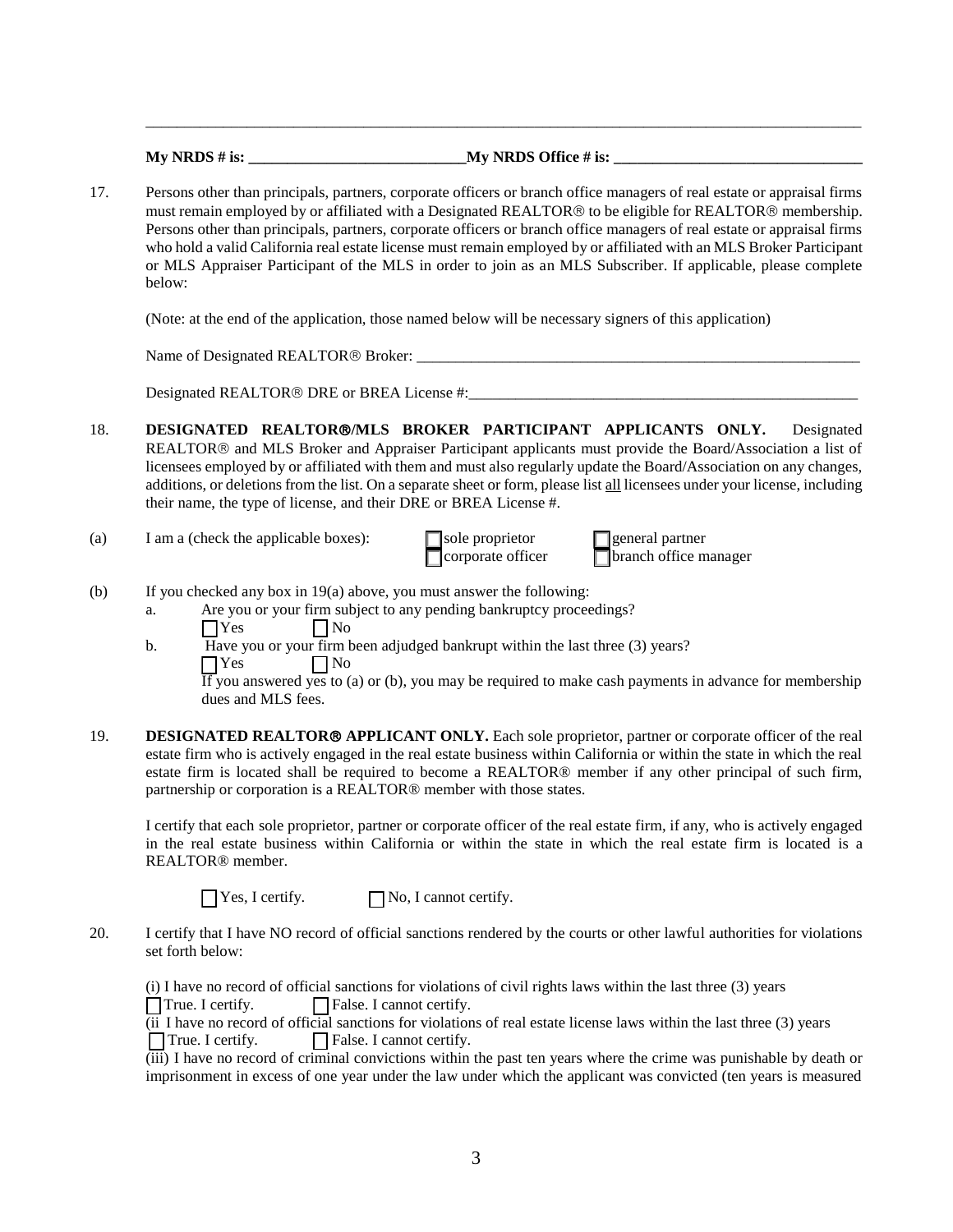from the date of the conviction or the release of the applicant from the confinement imposed for that conviction, whichever is the later date)

 $\Box$  True. I certify.  $\Box$  False. I cannot certify.

If you could not certify any of the above, please attach additional sheets with all relevant details about the violation(s), including the date(s), type of violation(s), and a copy of the discipline, if any.

| 21. | Have you ever been disciplined by any Boards/Associations or MLSs?                           |                    |  |  |  |  |  |  |  |
|-----|----------------------------------------------------------------------------------------------|--------------------|--|--|--|--|--|--|--|
|     | $\Box$ Yes. If yes, attach copies of the discipline.                                         | $\blacksquare$ No. |  |  |  |  |  |  |  |
| 22. | Have you ever been disciplined by the DRE?                                                   |                    |  |  |  |  |  |  |  |
|     | $\Box$ Yes. If yes, provide all relevant details and dates (or attach copies of discipline). | $\neg$ No.         |  |  |  |  |  |  |  |

## **GENERAL TERMS AND CONDITIONS OF MEMBERSHIP**

- 1**. Bylaws, policies and rules.** When applying for Designated REALTOR® and REALTOR® membership, upon acceptance and payment of all dues and assessments, I will automatically become a member of the California Association of REALTORS® and the National Association of REALTORS®, as well as my local Board/Association. I agree to abide by the bylaws, policies and rules of the Board/Association, the bylaws, policies and rules of the California Association of Realtors®, including the *California Code of Ethics and Arbitration [Manual](https://car.sharefile.com/share/view/sf6be9f7b122f4423a1bc4061cc44773d)* and the constitution, bylaws, policies and rules of the National Association of REALTORS®, including the NAR Code of Ethics, all as may from time to time be amended.
- 2. **Use of the term REALTOR®.** I understand that the term REALTOR® is a federally registered trademark of the National Association of REALTORS®("N.A.R.") and use of this term is subject to N.A.R. rules and regulation. I agree that I cannot use the term REALTOR<sup>®</sup> until this application is approved, all my membership requirements are completed, and I am notified of membership approval. I further agree that should I cease to be a REALTOR®, I will discontinue use of the term REALTOR® in all certificates, signs, seals or any other medium.
- 3. **Orientation**. I understand that if the Board/Association or the MLS requires orientation, I must complete such orientation prior to becoming a member of the Board/Association or MLS, or by the deadline set by the Board/Association or the MLS if provisional membership is allowed. I understand that unless or until I complete required orientation, my application for membership will not be granted, including that in the event a Board/Association or MLS granted any introductory provisional membership pending timely completion of orientation, that said provisional membership will be dropped upon expiration of the deadline set. **Applicant's initials \_\_\_\_\_\_\_\_\_**
- 4. **License validity.** I understand that if my license is terminated, lapses or inactivated at any time, my REALTOR® membership and/or MLS participation/subscription is subject to immediate termination.
- 5. **No refund**. I understand that my Board/Association membership dues and MLS fees are non-refundable. In the event I fail to maintain eligibility for membership or for MLS Services for any reason, I understand I will not be entitled to a refund of my dues or fees. **Applicant's initials**
- 6. **Authorization to release and use information; waiver**. I authorize the Board/Association or its representatives to verify any information provided by me in this application by any method including contacting the California Department of Real Estate, my current or past responsible broker or designated REALTOR®, or any Board/Association or MLS where I held, or continue to hold, any type of membership. I further authorize any Board/Association or MLS where I held or continue to hold any type of membership to release all my membership or disciplinary records to this Board/Association, including information regarding (i) all final findings of Code of Ethics violations or other membership duties within the past three (3) years; (ii) pending ethics complaints (or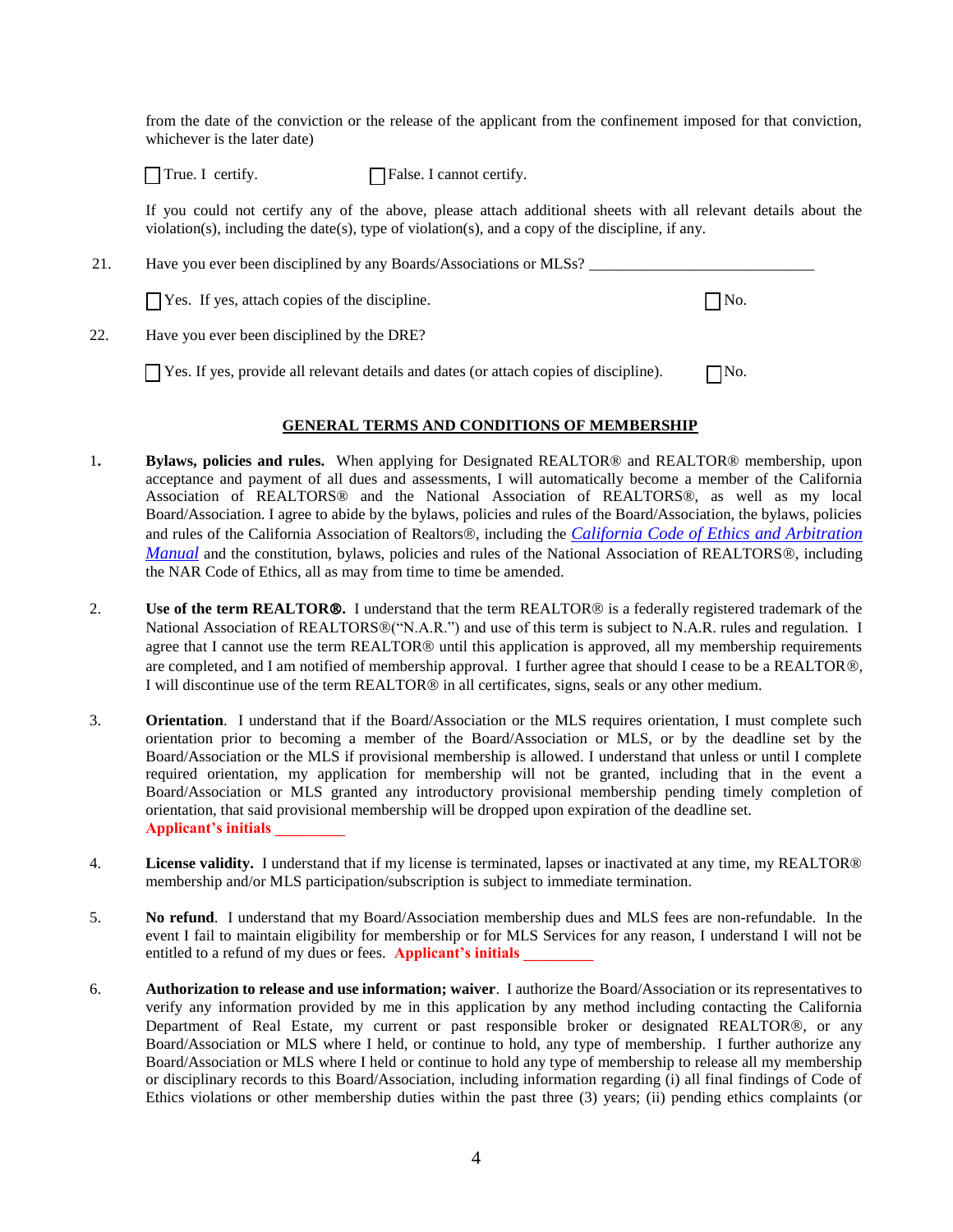hearings); (iii) unsatisfied discipline pending; (iv) pending arbitration requests (or hearings); and (v) unpaid arbitration awards or unpaid financial obligations. I understand that any information gathered under this authorization may be used in evaluating my application for membership and future disciplinary sanctions. I waive any legal claim or cause of action against the Board/Association, its agents, employees or members including, but not limited to, slander, libel or defamation of character, that may arise from any action taken to verify, evaluate or process this application or other use of the information authorized and released hereunder.

- 7. By signing below, I expressly authorize the Board/Association/MLS, including the local, state and national, or their subsidiaries or representatives to fax, e-mail, telephone, text or send by U.S. mail to me, at the fax numbers, e-mail, telephone and text numbers and addresses above, for any and all Board/Association/MLS (including the local, state and national, or their subsidiaries or representatives) communications, including but not limited to those for political purposes and/or material advertising the availability of or quality of any property, goods or services offered, endorsed or promoted by the Board/Association/MLS (including the local, state and national, or their subsidiaries or representatives) .
- 8. **Additional terms and conditions for MLS applicants only.** I understand and agree that by becoming and remaining a broker participant or subscriber to the MLS, I agree to abide by the MLS rules, as from time to time amended, including but not limited to the following:
	- A. I agree not to use the MLS data for any purpose other than to market property or support market valuations or appraisals as specifically set forth in the rules.
	- B. I agree not to reproduce any portion of the listings except as provided in the MLS rules.
	- C. I agree not to download MLS data except as provided in the MLS rules.
	- D. I agree not to allow anyone other than authorized participants, their subscribers and the clerical users as defined in the MLS rules to access any computer or device receiving MLS information. I agree not to transmit to or share the information with any participants, subscribers and clerical users, or any other nonsubscribing licensee or third party, not authorized to access the system by the rules. I agree not to use the MLS to create another product except as may be used by the participant who downloaded the data in compliance with the MLS rules.
	- E. I agree I will not give or sell my password to any person or make it available to any person. I further understand that the California Penal Code and the United States Code prohibits unauthorized access to computer databases. I agree not to allow such unauthorized access by use of any of my equipment, devices, usernames, or passwords.
	- F. I understand that clerical users may be authorized to have limited access to the MLS for clerical support only. I understand that clerical users are not allowed to use the information in any way other than to provide such information to me. Persons performing any activities that require a real estate license are not eligible for this clerical user classification. I further understand that any violation by a clerical user employed by me, under contract with me or used by me is my responsibility and can result in my discipline and ultimate termination of my access to MLS services.
	- G. I will not lend or make available my lockbox key, code or device to any person, even if an authorized MLS user. I further understand that the Board/MLS can incur costs in securing the system if I fail to take adequate measures to protect my key, code or device and lockbox and that I may be held responsible for these costs. Failure to adhere to key and lockbox requirements could undermine the security of homeowners.
	- H. I understand and agree that the above statements are in addition to the MLS rules, to which I have also agreed. Violation of any MLS rule may result in discipline, fine and ultimate termination of the service. In addition to that, my actions may cause damage to Board/Association which owns the MLS and the Board may pursue its legal remedies against me to recover such damages.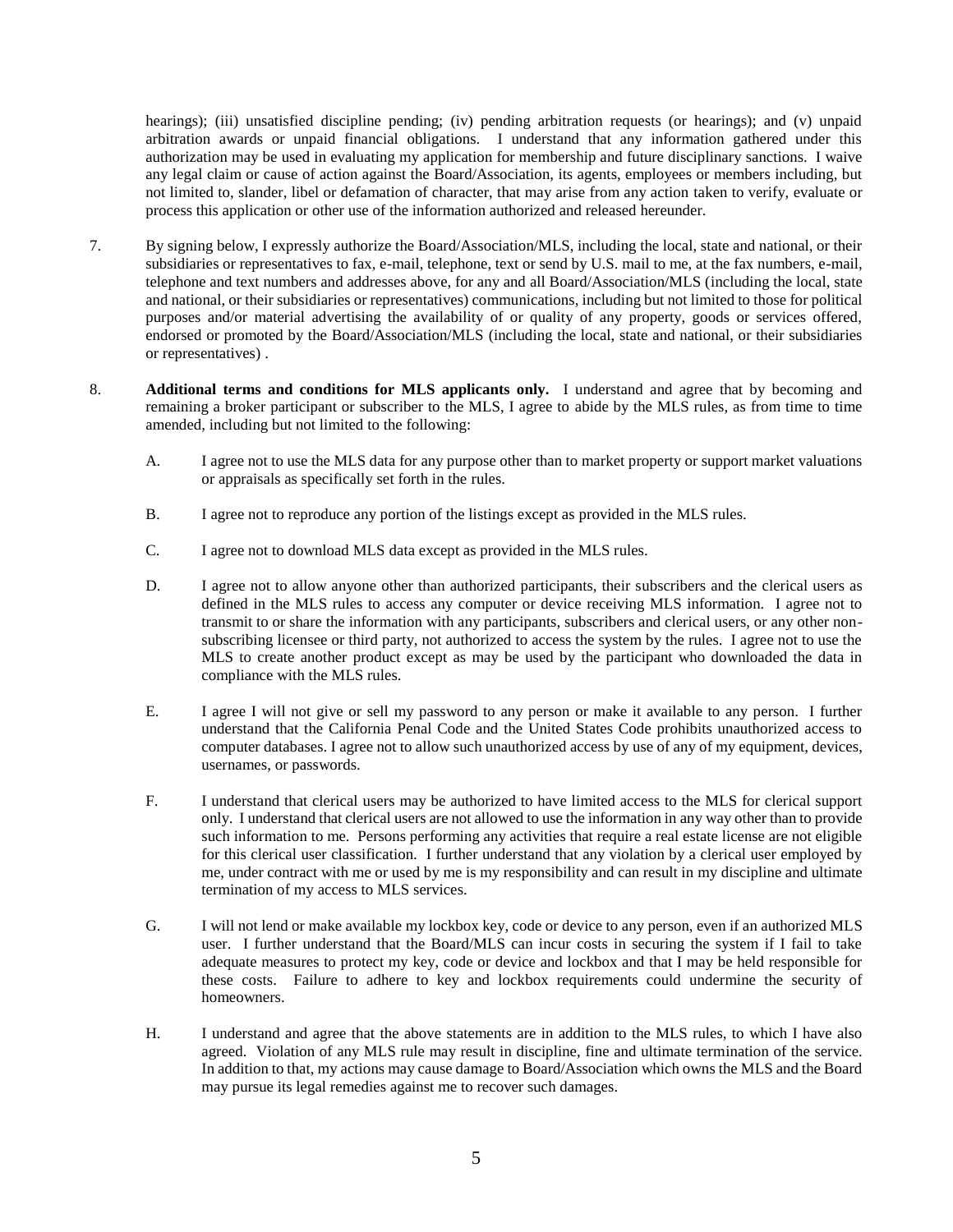- 9 **REALTOR and MLS applicants only; Arbitration Agreement.** A condition of membership in the Board/Association as a REALTOR<sup>®</sup> or REALTOR-ASSOCIATE<sup>®</sup> and participant in the MLS is that you agree to binding arbitration of disputes. As a REALTOR<sup>®</sup> (including Designated REALTOR<sup>®</sup>) or REALTOR-ASSOCIATE® member, you agree for yourself and the corporation or firm for which you act as a partner, officer, principal or branch office manager to binding arbitration of disputes with (i) other REALTOR® or REALTOR-ASSOCIATE® members of this Board/Association; (ii) with any member of the California or National Association of REALTORS®; and (iii) any client provided the client agrees to binding arbitration at the Board/Association. As an MLS Broker or Appraiser Participant or MLS Subscriber, you agree for yourself and the corporation or firm for which you act as a partner, officer, principal or branch office manager to binding arbitration of disputes with (i) other MLS participants and subscribers; or (ii) any other MLS Broker or Appraiser Participant or MLS Subscriber of another Board/Association MLS which shares a common database with this Board/Association MLS through a Regional or Reciprocal Agreement. Any arbitration under this agreement shall be conducted using the Board/Association facilities and in accordance with the Board/Association rules and procedures for arbitration, pursuant to the *California Code of Ethics and Arbitration Manual*.
- 10. REALTOR® Membership dues and assessments and MLS fees are set forth separately in EXHIBIT A: MEMBERSHIP DUES AND ASSESSMENTS; MLS FEES

## **SIGNATURE**

**I certify that I have read and agree to the terms and conditions of this application and that all information given in this application is true and correct.**

**\_\_\_\_\_\_\_\_\_\_\_\_\_\_\_\_\_\_\_\_\_\_\_\_\_\_\_\_\_\_\_\_\_\_\_\_\_\_\_\_\_\_\_\_\_\_\_\_\_\_\_\_\_\_\_\_\_\_\_\_\_\_\_\_\_\_\_\_\_\_\_\_\_\_\_\_\_\_\_\_\_\_\_\_\_\_\_\_\_\_\_\_\_\_\_\_\_\_**

\_\_\_\_\_\_\_\_\_\_\_\_\_\_\_\_\_\_\_\_\_\_\_\_\_\_\_\_\_\_\_\_\_\_\_\_\_\_\_\_\_\_\_\_\_\_\_\_\_\_\_\_\_\_\_\_\_\_\_\_\_\_\_\_\_\_\_\_\_\_\_\_\_\_\_\_\_\_\_\_\_\_\_\_\_\_\_\_\_\_\_\_\_\_\_\_\_\_

Signature of Applicant/Agent Date of Signature Date of Signature

Signature of Designated REALTOR®/Broker Date of Signature Date of Signature

## **MEMBERSHIP DUES AND ASSESSMENTS**

Political contributions are not deductible as charitable contributions for federal and state income tax purposes. Dues payments & assessments (Local Association, C.A.R., and NAR) and contributions to "REALTOR® Action Fund" are not tax deductible as charitable contributions. Contributions to the C.A.R. Housing Affordability Fund are charitable and tax deductible to the extent allowable under both Federal and State law. However, the dues portion of your bill, excluding the portion of dues used for lobbying activities, REALTOR® Action Assessment and REALTOR® Action Fund, may be deductible as ordinary and necessary business expenses. Please consult your tax professional.

\* The REALTOR® Action Assessment is a mandatory, pro-rated \$69 state political assessment which may be satisfied in one of two ways: either (1) a voluntary contribution to CREPAC, CREIEC, and/or IMPAC and/or other related political purposes or (2) a designation of the funds for political purposes in the C.A.R. general fund. You may include the entire amount on one check and if you do so, the assessment will go into CREPAC, CREIEC, and/or IMPAC or other related political purposes. If you choose not to contribute to a C.A.R. Political Action Committee (PAC), you must do so in writing and the entire assessment will be placed in the C.A.R. general fund and used for other political purposes. PAC contributions from the REALTOR® Action Assessment will be allocated among CREPAC, CREIEC, IMPAC and possible ALF. The allocation formula is subject to change. Payment of the assessment is a requirement of maintaining membership.

**\*\*** \$70 of the \$100 C.A.R. New Member Fee will automatically be deposited into the C.A.R. Issues Mobilization Political Action Committee ("IMPAC"). The \$70 assessment is mandatory. If you choose not to contribute to IMPAC, you must do so in writing and the entire \$70 assessment will be placed in the C.A.R. general fund and used for other political purposes.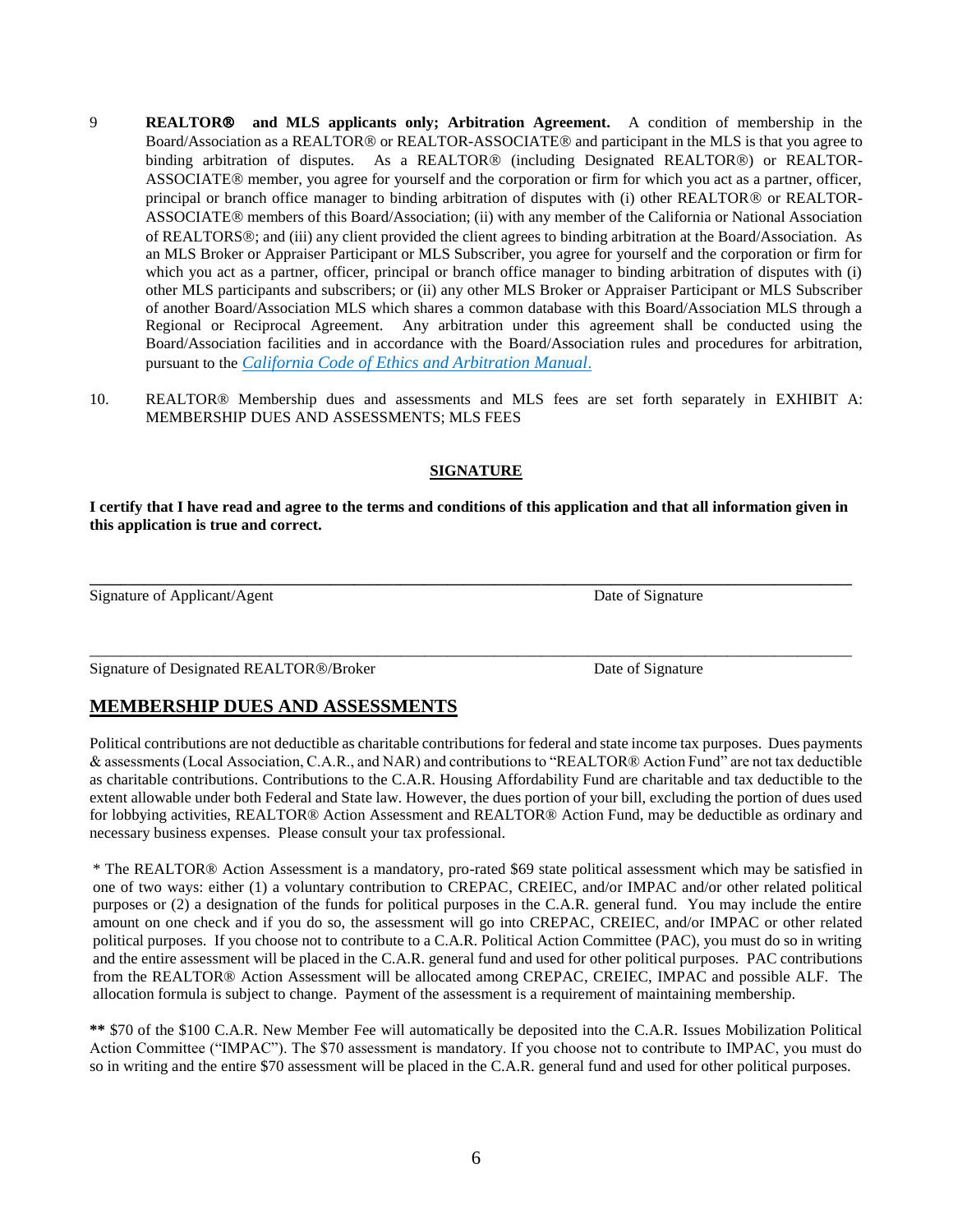\*\***\*** Make a difference by helping promote REALTOR® interests through the political process and designate an additional \$49 or more to the REALTOR® Action Fund. \$49 is the suggested additional voluntary contribution but you may give more, or less, or nothing at all. See additional information on the political contribution structure and allocation in the Legal Notices and Disclosures set forth below. No member will be favored or disfavored by reason of the amount of his/her contribution or his/her decision not to contribute. Contributions to the REALTOR® Action Fund will be allocated among C.A.R.'s political action committees (CREPAC, CREIEC, and CREPAC/Federal) according to a formula approved by C.A.R. depending on whether it is a personal or corporate contribution. The allocation formula is subject to change including redesignating a portion to IMPAC and ALF. Failure to contribute to RAF will not affect an individual's membership status in C.A.R. *All dues, assessments and fees are non-refundable*.

**I consent to the C.A.R. Privacy Policy found at [www.car.org/privacy.](http://www.car.org/privacy)**

## **LEGAL NOTICES AND DISCLOSURES**

## **REALTOR® ACTION ASSESSMENT & FUND: Explanation and Legal Notice**

California Association of REALTORS® (C.A.R.) Political Action Committees: C.A.R. sponsors four Political Action Committees (PACs). CREPAC is used to support state and local candidates to further the goals of the real estate industry. CREIEC is an independent expenditure committee that independently advocates for or against candidates in accordance with the interests of the real estate industry. CREPAC/Federal supports candidates for the U.S. Senate and House of Representatives. IMPAC supports local and state ballot measures and other advocacy oriented issues that impact real property in California. IMPAC is funded by your dues dollars. C.A.R. also supports the Advocacy Local Fund (ALF), a non-PAC fund for expenditures on general advocacy activities.

REALTOR® Action Assessment (RAA): This mandatory \$69 state political assessment (pro-rated based on when you join) may be satisfied in one of two ways: either (1) a voluntary contribution to CREPAC, CREIEC and/or IMPAC and/or other related political purposes or (2) a designation of the funds for political purposes in the C.A.R. general fund. You may include the entire amount on one check and if you do so, \$69 or your pro-rated amount (based on when you join) will go into CREPAC, CREIEC and/or IMPAC or other related political purposes. If you have an assessment that is over \$138 due to your DR nonmember count, then any amount over \$138 contributed to the state PACs (i.e. CREPAC, CREIEC and IMPAC) will go into CREIEC. If you choose not to contribute to a PAC, you must do so in writing and the entire assessment of \$69 (or your pro-rated amount based on when you join) will be placed in the C.A.R. general fund and used for other political purposes. PAC contributions from the REALTOR® Action Assessment will be allocated among CREPAC, CREIEC, IMPAC and possibly ALF. The allocation formula is subject to change. Payment of the assessment is a requirement of maintaining membership.

REALTOR® Action Fund (RAF): REALTORS®, and REALTOR-ASSOCIATES® may also participate in RAF by including an additional voluntary contribution on the same check as your dues and assessment payment. Forty-nine dollars (\$49) is the suggested additional voluntary contribution but you may give more, or less, or nothing at all. No member will be favored or disfavored by reason of the amount of his/her contribution or his/ her decision not to contribute. Contributions to the REALTOR® Action Fund will be allocated among C.A.R.'s political action committees (CREPAC, CREIEC, and CREPAC/Federal) according to a formula approved by C.A.R. depending on whether it is a personal or corporate contribution. The allocation formula is subject to change including re-designating a portion to IMPAC and ALF. Failure to contribute to RAF will not affect an individual's membership status in C.A.R.

CORPORATE CONTRIBUTIONS to C.A.R.'s PACs are permissible and may be used for contributions to state or local candidates or for independent expenditures to support or oppose federal, state, or local candidates. However, current C.A.R. practice is to deposit all corporate contributions into CREPAC, CREIEC, IMPAC and possible ALF in an allocation to be determined by C.A.R. A corporate contribution includes any contribution drawn from a corporate account.

PERSONAL CONTRIBUTIONS to C.A.R.'s PACs may be used for both state and federal elections and therefore may be deposited into CREPAC/ Federal in addition to all other C.A.R. political action committees. Up to \$200 of a REALTOR® Action Fund contribution will be divided between CREPAC/Federal and CREPAC, CREIEC, IMPAC and possibly ALF in an allocation to be determined by C.A.R. Any amount above \$200, up to applicable legal limits, will be allocated to CREPAC/Federal.

If you are a California major donor and need specific information regarding your contributions, please contact the C.A.R. Controller's office at (213) 739-8252. Contributions in excess of the contribution limits will be reallocated to another PAC connected with C.A.R. Under the Federal Election Campaign Act, an individual may contribute up to \$5,000 in a calendar year to CREPAC/Federal.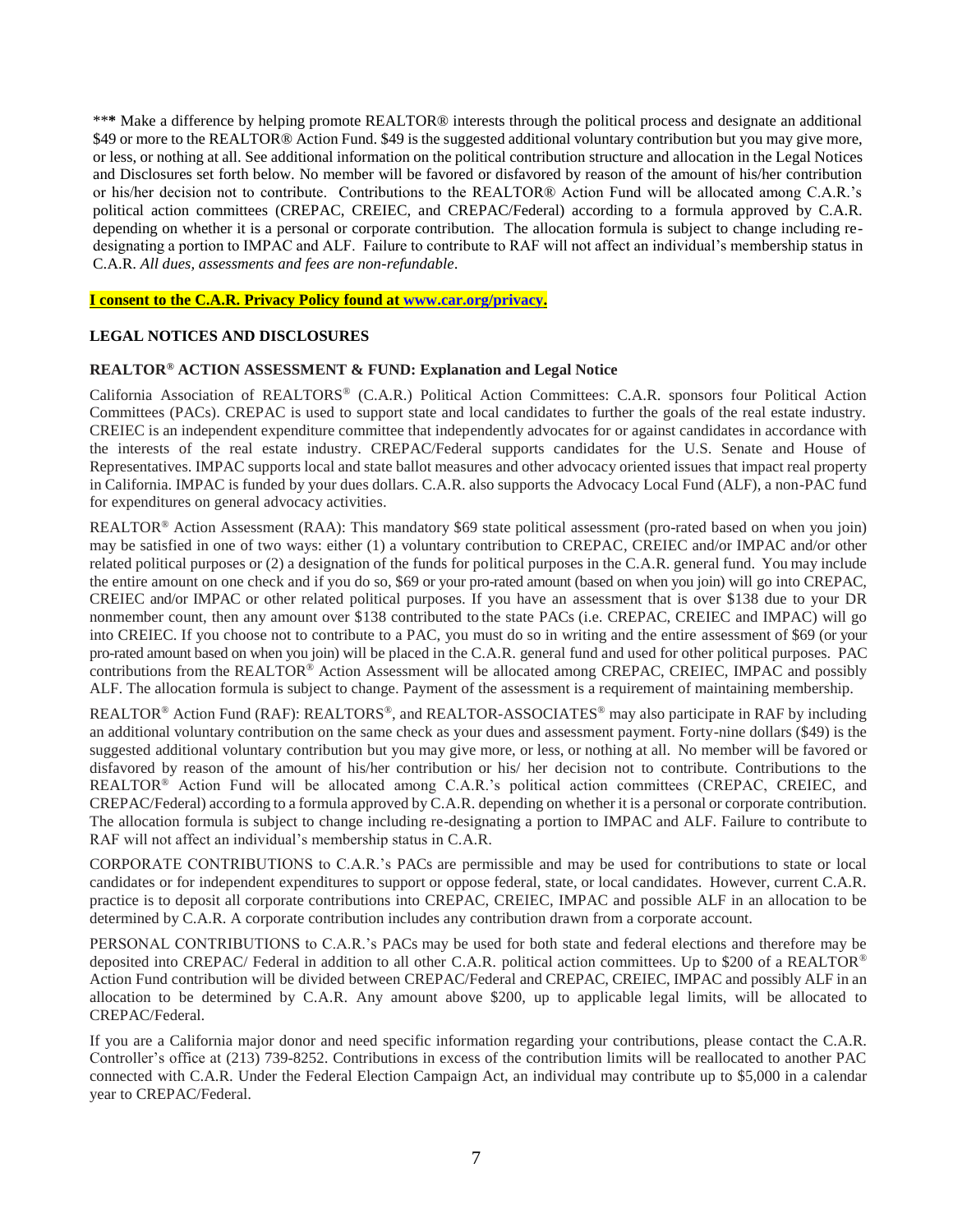Political contributions are not deductible as charitable contributions for federal and state income tax purposes.

## **NOTICE REGARDING DEDUCTIBILITY OF DUES, ASSESSMENTS AND CONTRIBUTIONS**

2022 ESTIMATED PORTION OF YOUR DUES USED FOR LOBBYING THAT ARE NON-DEDUCTIBLE:

NAR 29.18% of your total N.A.R. Allocation and Special Assessment (amount as pro-rated depending on the month you join)

C.A.R. 42.12% of your total C.A.R. Allocation and RAA (amount as pro-rated depending on the month you join) plus 70% of your C.A.R. New Member Fee (not prorated)

Local High Desert Association of REALTORS® 0% of your Local Allocation (amount as pro-rated depending on the month you join)

Dues payments and assessments for your local association, C.A.R. and NAR, and contributions to RAF are not tax deductible as charitable contributions. However, the dues portion of your bill, excluding the portion of dues used for lobbying activities, REALTOR® Action Assessment and REALTOR® Action Fund, may be deductible as ordinary and necessary business expenses. Contributions to C.A.R. Housing Affordability Fund are charitable and tax-deductible to the extent allowed under both federal and state law. Please consult your tax professional.

All dues, assessments and fees are non-refundable.

## **C.A.R. HOUSING AFFORDABILITY FUND:**

REALTORS® and REALTOR-ASSOCIATES® may make a voluntary, tax-deductible, charitable contribution to the C.A.R. Housing Affordability Fund (HAF) on the same check as the dues payment. HAF is a charitable nonprofit organization whose purpose is to address the statewide housing crisis. It receives contributions from REALTORS® and other individuals as well as businesses and other organizations and distributes funds through local associations of REALTORS® toward programs that increase homeownership and the supply of housing across the state.

HAF is exempt under Section 501(c)(3) of the IRS Code. Contributions to HAF from both individuals and businesses are charitable and tax-deductible to the extent allowed under both federal and state law.

Individual contributions are designated by 'Keys to California' Pins: Ambassador (\$25), Bronze (\$100), and Silver (\$500) with an option to renew annually for \$250, Gold (\$1,000) with an option to renew annually for \$350, and Founder's Circle (\$1,500) with an option to renew annually for \$500. For information about HAF, including major non-cash gifts or corporate sponsorships, visit [www.carhaf.org o](http://www.carhaf.org/)r contact the HAF at 213-739-8200 or by mail at 525 S. Virgil Ave., Los Angeles, CA 90020.

YOUR SUBSCRIPTION TO *CALIFORNIA REAL ESTATE MAGAZINE* IS PAID FOR WITH YOUR DUES AT A RATE OF \$6.00 AND IS NON-DEDUCTIBLE THEREFROM.

|                                         | Jan      | Feb      | Mar      | Apr      | May      | Jun      | Jul      | Aug      | Sep      | Oct      | Nov      | <b>Dec</b> |
|-----------------------------------------|----------|----------|----------|----------|----------|----------|----------|----------|----------|----------|----------|------------|
| Local Assoc.<br><b>Application Fee</b>  | \$75.00  | \$75.00  | \$75.00  | \$75.00  | \$75.00  | \$75.00  | \$75.00  | \$75.00  | \$75.00  | \$75.00  | \$75.00  | \$75.00    |
| Local Assoc.<br>Allocation              | \$175.00 | \$162.50 | \$150.00 | \$137.50 | \$125.00 | \$112.50 | \$100.00 | \$87.50  | \$75.00  | \$62.50  | \$50.00  | \$37.50    |
| Local Assoc.<br>Processing Fee          | \$20.00  | \$20.00  | \$20.00  | \$20.00  | \$20.00  | \$20.00  | \$20.00  | \$20.00  | \$20.00  | \$20.00  | \$20.00  | \$20.00    |
| <b>CAR Allocation</b><br>2022 RAA*&IF** | \$184.00 | \$168.67 | \$153.33 | \$138.00 | \$122.67 | \$107.33 | \$92.00  | \$76.67  | \$61.33  | \$46.00  | \$30.67  | \$15.33    |
| <b>CAR Processing</b><br>Fee            | \$100.00 | \$100.00 | \$100.00 | \$100.00 | \$100.00 | \$100.00 | \$100.00 | \$100.00 | \$100.00 | \$100.00 | \$100.00 | \$100.00   |
| <b>NAR Allocation</b>                   | \$185.00 | \$172.50 | \$160.00 | \$147.50 | \$135.00 | \$122.50 | \$110.00 | \$97.50  | \$85.00  | \$72.50  | \$60.00  | \$47.50    |
| <b>Prorated Annual</b><br>TOTAL         | \$739.00 | \$698.67 | \$658.33 | \$618.00 | \$577.67 | \$537.33 | \$497.00 | \$456.67 | \$416.33 | \$376.00 | \$335.67 | \$295.33   |

## **MEMBERSHIP DUES AND ASSESSMENTS; MLS FEES**